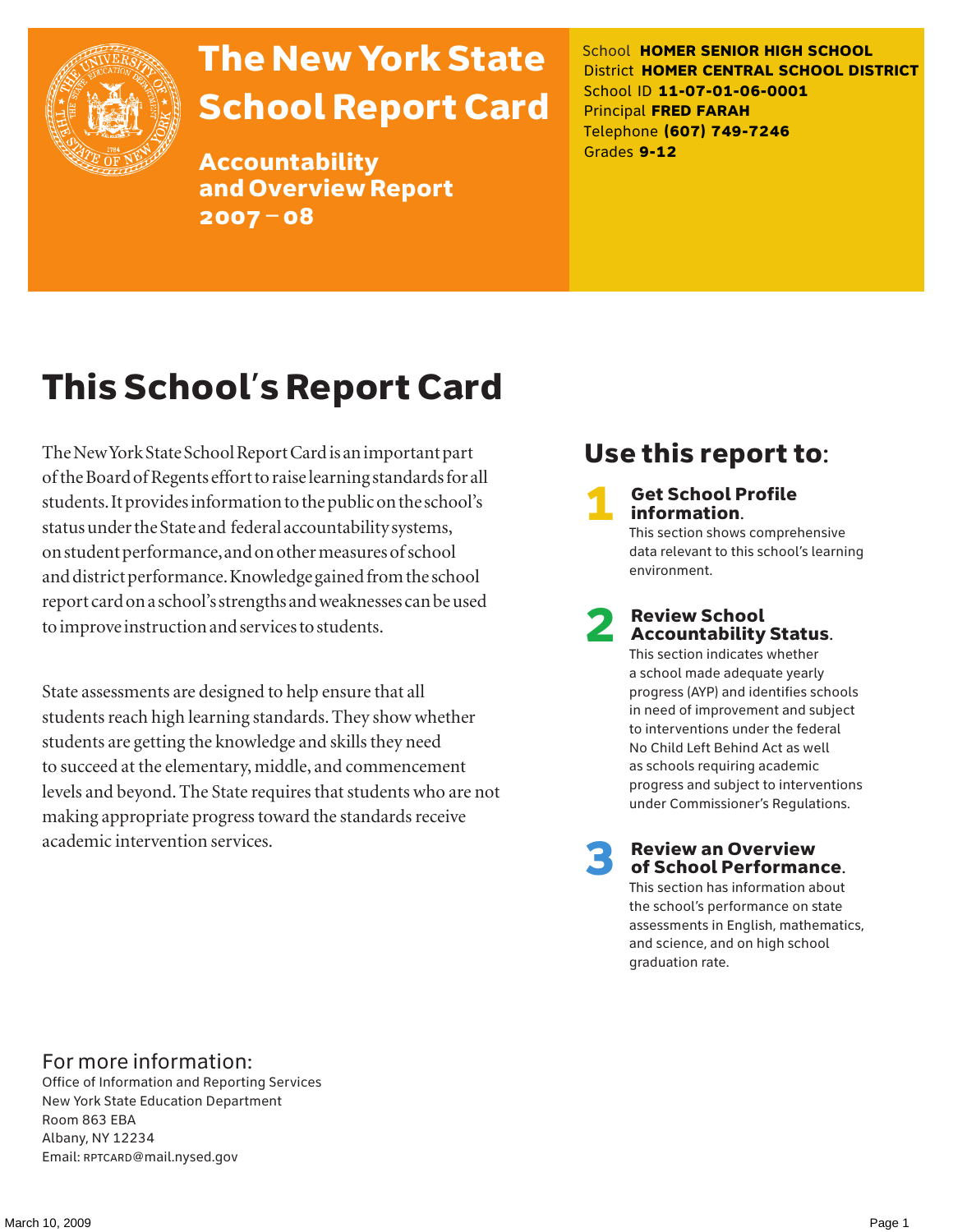School **HOMER SENIOR HIGH SCHOOL** District **HOMER CENTRAL SCHOOL DISTRICT** School ID **11-07-01-06-0001**

### School Profile

This section shows comprehensive data relevant to this school's learning environment, including information about enrollment, average class size, and teacher qualifications.

### Enrollment

|                            | $2005 - 06$ | 2006-07     | $2007 - 08$ |
|----------------------------|-------------|-------------|-------------|
| Pre-K                      | 0           | $\mathbf 0$ | 0           |
| Kindergarten               | 0           | 0           | 0           |
| Grade 1                    | 0           | 0           | 0           |
| Grade 2                    | 0           | 0           | 0           |
| Grade 3                    | 0           | 0           | 0           |
| Grade 4                    | 0           | 0           | 0           |
| Grade 5                    | 0           | 0           | 0           |
| Grade 6                    | 0           | 0           | 0           |
| <b>Ungraded Elementary</b> | 0           | $\mathbf 0$ | 0           |
| Grade 7                    | 0           | 0           | 0           |
| Grade 8                    | 0           | 0           | 0           |
| Grade 9                    | 207         | 205         | 205         |
| Grade 10                   | 195         | 180         | 184         |
| Grade 11                   | 179         | 181         | 160         |
| Grade 12                   | 177         | 177         | 186         |
| <b>Ungraded Secondary</b>  | 0           | 0           | 0           |
| Total K-12                 | 758         | 743         | 735         |

### Enrollment Information

*Enrollment* counts are as of Basic Educational Data System (BEDS) day, which is typically the first Wednesday of October of the school year. Students who attend BOCES programs on a part-time basis are included in a school's enrollment. Students who attend BOCES on a full-time basis or who are placed full time by the district in an out-of-district placement are not included in a school's enrollment. Students classified by schools as "pre-first" are included in first grade counts.

### Average Class Size

|                       | $2005 - 06$ | $2006 - 07$ | $2007 - 08$ |
|-----------------------|-------------|-------------|-------------|
| <b>Common Branch</b>  |             |             |             |
| Grade 8               |             |             |             |
| English               |             |             |             |
| <b>Mathematics</b>    |             |             |             |
| Science               |             |             |             |
| <b>Social Studies</b> |             |             |             |
| Grade 10              |             |             |             |
| English               | 20          | 17          | 17          |
| <b>Mathematics</b>    | 15          | 15          | 15          |
| Science               | 20          | 20          | 20          |
| Social Studies        | 20          | 17          | 17          |

### Average Class Size Information

*Average Class Size* is the total registration in specified classes divided by the number of those classes with registration. *Common Branch* refers to self-contained classes in Grades 1–6.

#### March 10, 2009 Page 2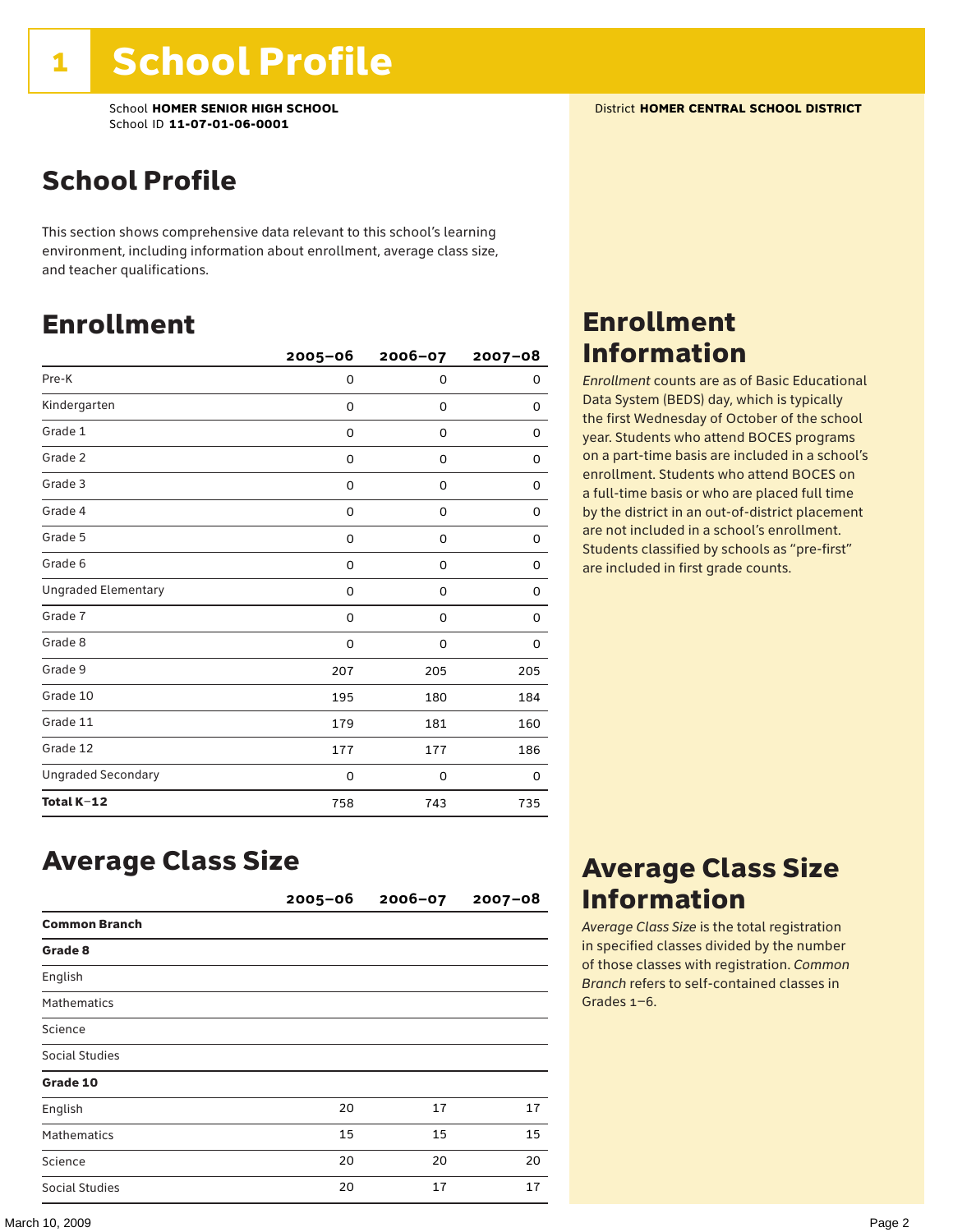School **HOMER SENIOR HIGH SCHOOL** District **HOMER CENTRAL SCHOOL DISTRICT** School ID **11-07-01-06-0001**

### Demographic Factors

|                                                    |     | $2005 - 06$ | 2006-07 |     | $2007 - 08$ |     |
|----------------------------------------------------|-----|-------------|---------|-----|-------------|-----|
|                                                    | #   | %           | #       | %   | #           | %   |
| Eligible for Free Lunch                            | 75  | 10%         | 95      | 13% | 98          | 13% |
| Reduced-Price Lunch                                | 33  | 4%          | 45      | 6%  | 38          | 5%  |
| Student Stability*                                 |     | 94%         |         | 94% |             | 99% |
| Limited English Proficient                         | 0   | 0%          | 1       | 0%  | 1           | 0%  |
| <b>Racial/Ethnic Origin</b>                        |     |             |         |     |             |     |
| American Indian or Alaska Native                   | 0   | 0%          | 0       | 0%  | 0           | 0%  |
| <b>Black or African American</b>                   | 4   | 1%          | 2       | 0%  | 2           | 0%  |
| Hispanic or Latino                                 | 3   | 0%          | 6       | 1%  | 9           | 1%  |
| Asian or Native<br>Hawaiian/Other Pacific Islander | 6   | 1%          | 7       | 1%  | 6           | 1%  |
| White                                              | 745 | 98%         | 728     | 98% | 718         | 98% |
| Multiracial**                                      | N/A | N/A         | 0       | 0%  | 0           | 0%  |

\* Available only at the school level.

\*\* Multiracial enrollment data were not collected statewide in the 2005-06 school year.

### Attendance and Suspensions

|                            |    | $2004 - 05$   |   | $2005 - 06$   |   | 2006-07       |  |
|----------------------------|----|---------------|---|---------------|---|---------------|--|
|                            | #  | $\frac{0}{0}$ | # | $\frac{0}{6}$ | # | $\frac{0}{0}$ |  |
| Annual Attendance Rate     |    | 94%           |   | 94%           |   | 95%           |  |
| <b>Student Suspensions</b> | 55 | 7%            |   | 9%            |   | 10%           |  |

### Demographic Factors Information

*Eligible for Free Lunch* and *Reduced*-*Price Lunch* percentages are determined by dividing the number of approved lunch applicants by the Basic Educational Data System (BEDS) enrollment in full-day Kindergarten through Grade 12. *Eligible for Free Lunch* and *Limited English Proficient* counts are used to determine *Similar Schools* groupings within a *Need*/*Resource Capacity* category. *Student Stability* is the percentage of students in the highest grade in a school who were also enrolled in that school at any time during the previous school year. (For example, if School A, which serves Grades 6–8, has 100 students enrolled in Grade 8 this year, and 92 of those 100 students were also enrolled in School A last year, the stability rate for the school is 92 percent.)

### Attendance and Suspensions Information

*Annual Attendance Rate* is determined by dividing the school's total actual attendance by the total possible attendance for a school year. A school's actual attendance is the sum of the number of students in attendance on each day the school was open during the school year. Possible attendance is the sum of the number of enrolled students who should have been in attendance on each day the school was open during the school year. *Student Suspension* rate is determined by dividing the number of students who were suspended from school (not including in-school suspensions) for one full day or longer anytime during the school year by the Basic Educational Data System (BEDS) day enrollments for that school year. A student is counted only once, regardless of whether the student was suspended one or more times during the school year.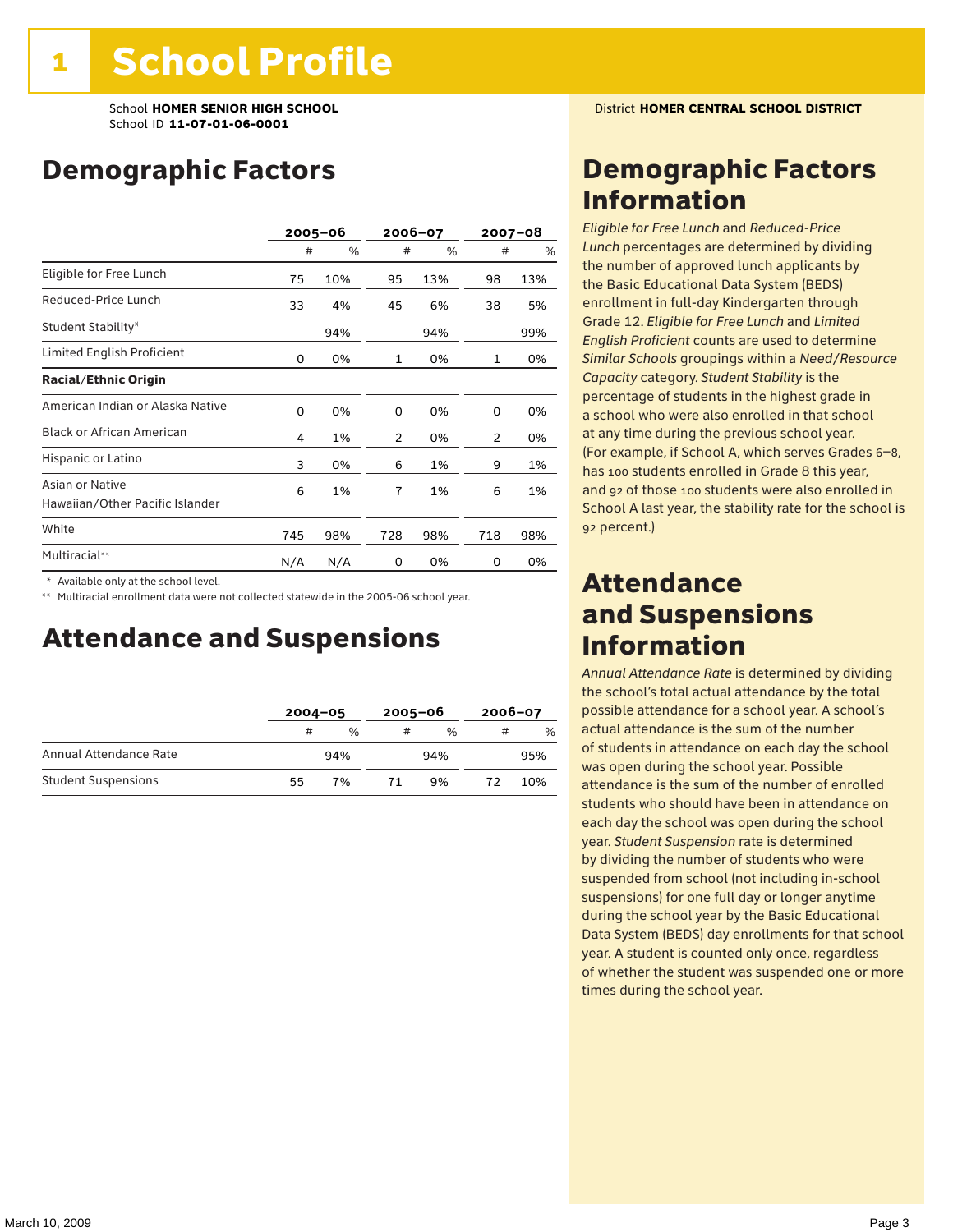### Teacher Qualifications

|                                                                 | $2005 - 06$ | $2006 - 07$ | 2007-08 |
|-----------------------------------------------------------------|-------------|-------------|---------|
| <b>Total Number of Teachers</b>                                 | 58          | 59          | 59      |
| Percent with No Valid<br><b>Teaching Certificate</b>            | 0%          | 0%          | 0%      |
| Percent Teaching Out<br>of Certification                        | 0%          | 2%          | 2%      |
| Percent with Fewer Than<br>Three Years of Experience            | 5%          | 7%          | 3%      |
| Percentage with Master's Degree<br>Plus 30 Hours or Doctorate   | 10%         | 12%         | 12%     |
| <b>Total Number of Core Classes</b>                             | 199         | 216         | 223     |
| Percent Not Taught by<br><b>Highly Qualified Teachers</b>       | 1%          | 3%          | 0%      |
| <b>Total Number of Classes</b>                                  | 249         | 276         | 279     |
| Percent Taught by Teachers Without<br>Appropriate Certification | 1%          | 3%          | 2%      |

### Teacher Turnover Rate

|                                                                       | $2004 - 05$ | 2005-06 | 2006-07 |
|-----------------------------------------------------------------------|-------------|---------|---------|
| Turnover Rate of Teachers with Fewer<br>than Five Years of Experience | 45%         | በ%      | 11%     |
| Turnover Rate of All Teachers                                         | 22%         | 9%      | 7%      |

### Staff Counts

|                                       | $2005 - 06$ | $2006 - 07$ | 2007-08 |
|---------------------------------------|-------------|-------------|---------|
| <b>Total Other Professional Staff</b> |             |             |         |
| Total Paraprofessionals*              | N/A         | N/A         | N/A     |
| <b>Assistant Principals</b>           |             |             |         |
| Principals                            |             |             |         |

\* Not available at the school level.

### Teacher Qualifications Information

The *Percent Teaching Out of Certification* is the percent doing so more than on an incidental basis; that is, the percent teaching for more than five periods per week outside certification.

*Core Classes* are primarily K-6 common branch, English, mathematics, science, social studies, art, music, and foreign languages. The number of K-6 common branch core classes is multiplied by five so that these core class counts are weighted the same as counts for middle- and secondary-level teachers who report five classes per day. To be *Highly Qualified*, a teacher must have at least a Bachelor's degree, be certified to teach in the subject area, and show subject matter competency.

### Teacher Turnover Rate Information

*Teacher Turnover Rate* for a specified school year is the number of teachers in that school year who were not teaching in the following school year divided by the number of teachers in the specified school year, expressed as a percentage.

### Staff Counts Information

*Other Professionals* includes administrators, guidance counselors, school nurses, psychologists, and other professionals who devote more than half of their time to non-teaching duties. Teachers who are shared between buildings within a district are reported on the district report only.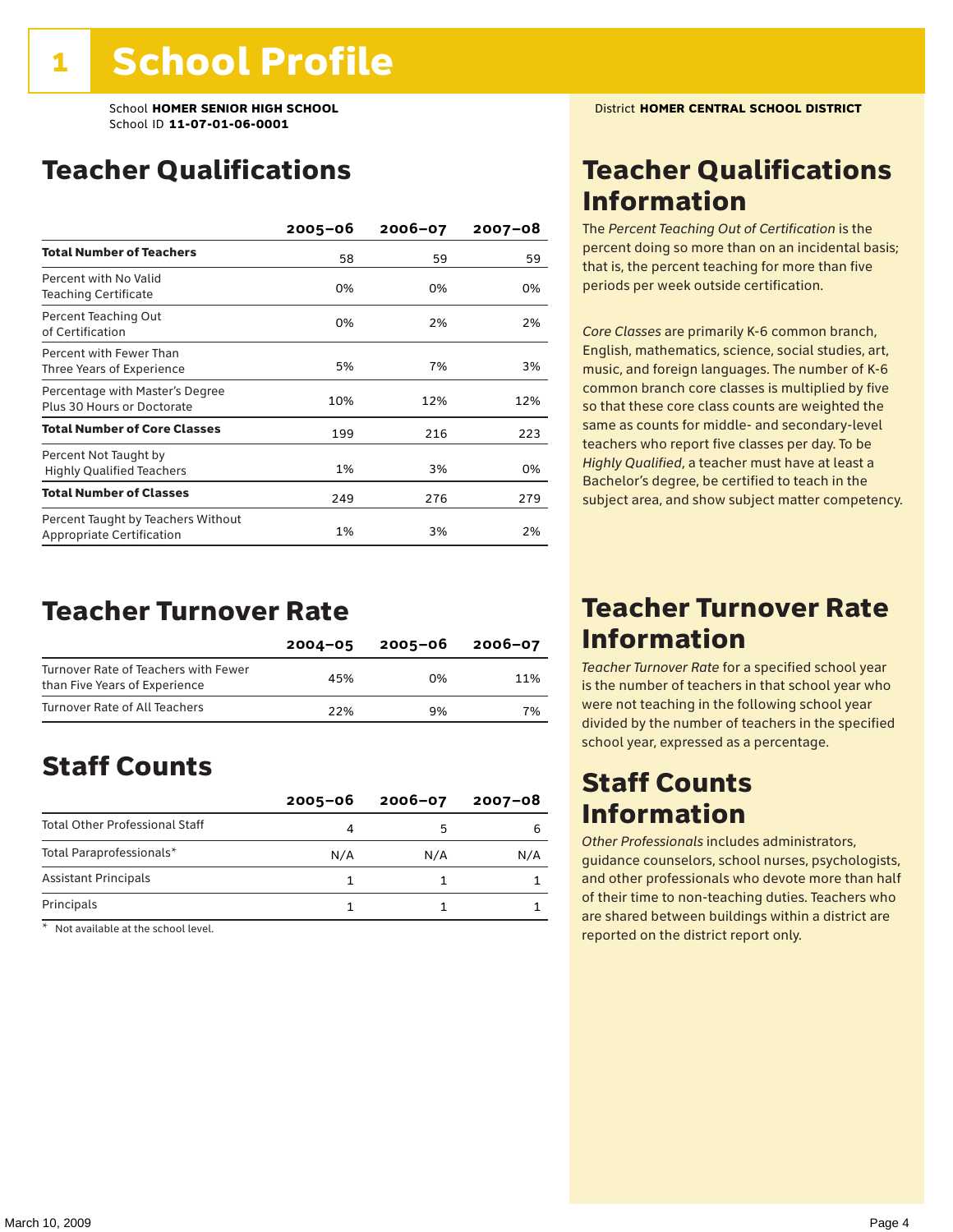### Understanding How Accountability Works in New York State

The federal No Child Left Behind (NCLB) Act requires that states develop and report on measures of student proficiency in 1) English language arts (ELA), in 2) mathematics, and on 3) a third indicator. In New York State in 2007–08, the third indicator is science at the elementary/middle level and graduation rate at the secondary level. Schools or districts that meet predefined goals on these measures are making Adequate Yearly Progress (AYP).



For more information about accountability in New York State, visit: www.emsc.nysed.gov/irts/accountability/home.shtml

#### 1 English Language Arts (ELA)

To make AYP in ELA, every accountability group must make AYP. For a group to make AYP, it must meet the participation *and* the performance criteria.

#### A Participation Criterion

At the elementary/middle level, 95 percent of Grades 3–8 students enrolled during the test administration period in each group with 40 or more students must be tested on the New York State Testing Program (NYSTP) in ELA or, if appropriate, the New York State English as a Second Language Achievement Test (NYSESLAT), or the New York State Alternate Assessment (NYSAA) in ELA. At the secondary level, 95 percent of seniors in 2007–08 in each accountability group with 40 or more students must have taken an English examination that meets the students' graduation requirement.

#### B Performance Criterion

At the elementary/middle level, the Performance Index (PI) of each group with 30 or more continuously enrolled tested students must equal or exceed its Effective Annual Measurable Objective (AMO) or the group must make Safe Harbor. (NYSESLAT is used only for participation.) At the secondary level, the PI of each group in the 2004 cohort with 30 or more members must equal or exceed its Effective AMO or the group must make Safe Harbor. To make Safe Harbor, the PI of the group must equal or exceed its Safe Harbor Target and the group must qualify for Safe Harbor using the third indicator, science or graduation rate.

#### 2 Mathematics

The same criteria for making AYP in ELA apply to mathematics. At the elementary/middle level, the measures used to determine AYP are the NYSTP and the NYSAA in mathematics. At the secondary level, the measures are mathematics examinations that meet the students' graduation requirement.

#### 3 Third Indicator

In addition to English language arts and mathematics, the school must also make AYP in a third area of achievement. This means meeting the criteria in science at the elementary/middle level and the criteria in graduation rate at the secondary level.

Elementary/Middle-Level Science: To make AYP, the All Students group must meet the participation criterion *and* the performance criterion.

#### A Participation Criterion

Eighty percent of students in Grades 4 and/or 8 enrolled during the test administration period in the All Students group, if it has 40 or more students, must be tested on an accountability measure. In Grade 4, the measures are the Grade 4 elementary-level science test and the Grade 4 NYSAA in science. In Grade 8 science, the measures are the Grade 8 middle-level science test, Regents science examinations, and the Grade 8 NYSAA in science.

#### B Performance Criterion

The PI of the All Students group must equal or exceed the State Science Standard (100) or the Science Progress Target.

Qualifying for Safe Harbor in Elementary/Middle-Level ELA and Math: To qualify, the PI must equal or exceed the State Science Standard or the Science Progress Target in elementary/middle-level science for that group.

Secondary-Level Graduation Rate: For a school to make AYP in graduation rate, the percent of students in the 2003 graduation-rate total cohort in the All Students group earning a high school diploma by August 31, 2007 must equal or exceed the Graduation-Rate Standard (55%) or the Graduation-Rate Progress Target.

Qualifying for Safe Harbor in Secondary-Level ELA and Math: To qualify, the percent of the 2003 graduation-rate total cohort earning a local diploma by August 31, 2007 must equal or exceed the Graduation-Rate Standard (55%) or the Graduation-Rate Progress Target for that group.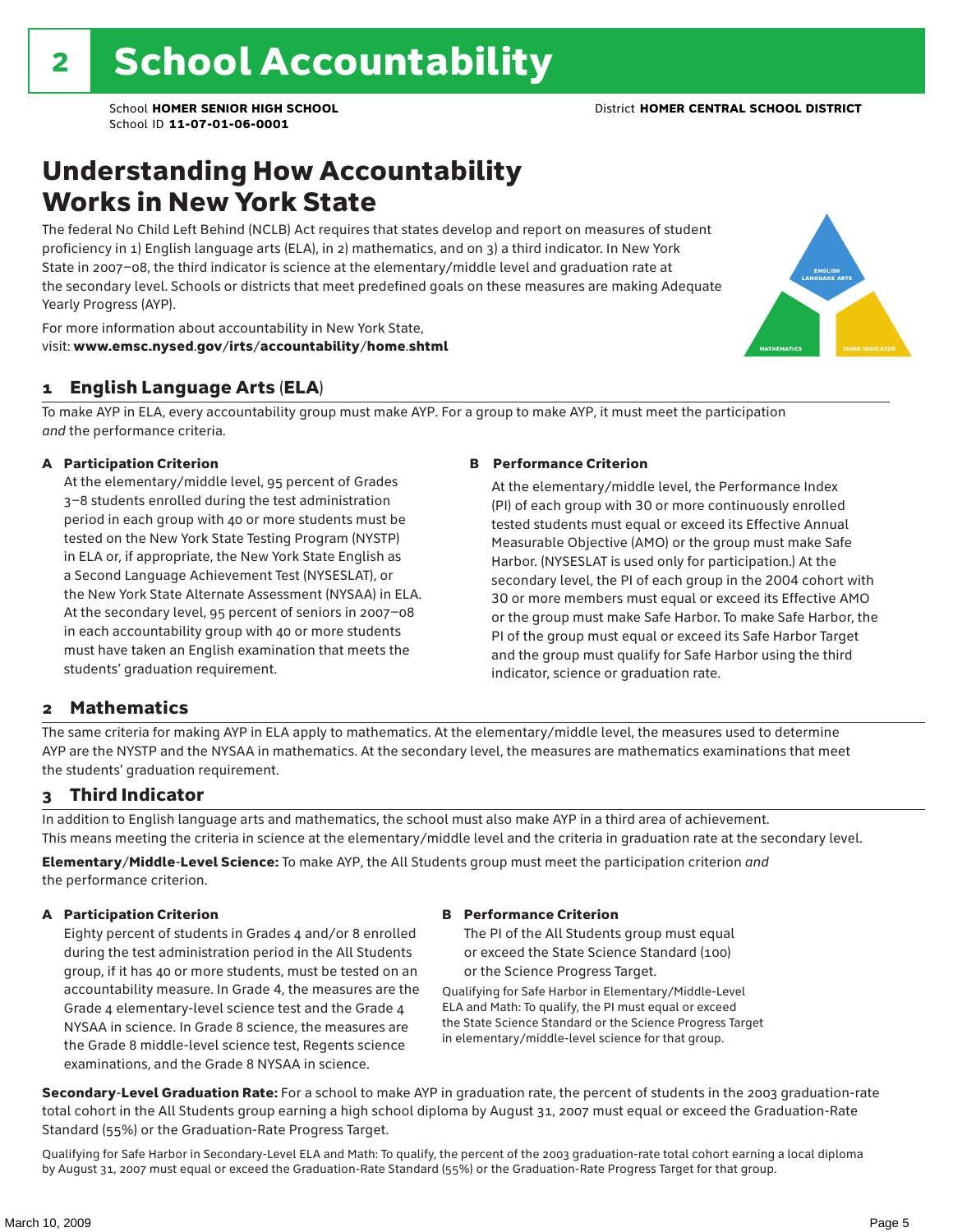## Useful Terms for Understanding Accountability

#### Accountability Cohort for English and Mathematics

The 2004 school accountability cohort consists of all students who first entered Grade 9 anywhere in the 2004–05 school year, and all ungraded students with disabilities who reached their seventeenth birthday in the 2004–05 school year, who were enrolled on October 3, 2007 and did not transfer to a diploma granting program. Students who earned a high school equivalency diploma or were enrolled in an approved high school equivalency preparation program on June 30, 2008, are not included in the 2004 school accountability cohort. The 2004 district accountability cohort consists of all students in each school accountability cohort plus students who transferred within the district after BEDS day plus students who were placed outside the district by the Committee on Special Education or district administrators and who met the other requirements for cohort membership. Cohort is defined in Section 100.2 (p) (16) of the Commissioner's Regulations.

#### Adequate Yearly Progress (AYP)

Adequate Yearly Progress (AYP) indicates satisfactory progress by a district or a school toward the goal of proficiency for all students.

#### Annual Measurable Objective (AMO)

The Annual Measurable Objective (AMO) is the Performance Index (PI) value that signifies that an accountability group is making satisfactory progress toward the goal that 100 percent of students will be proficient in the State's learning standards for English language arts and mathematics by 2013–14. The AMOs for each grade level will be increased as specified in CR100.2(p)(14) and will reach 200 in 2013–14. (See Effective AMO for further information.)

#### Continuously Enrolled Students

At the elementary/middle level, continuously enrolled students are those enrolled in the school or district on BEDS day (usually the first Wednesday in October) of the school year until the test administration period. At the secondary level, all students who meet the criteria for inclusion in the accountability cohort are considered to be continuously enrolled.

#### Effective Annual Measurable Objective (Effective AMO)

The Effective Annual Measurable Objective (Effective AMO) is the Performance Index (PI) value that each accountability group within a school or district is expected to achieve to make Adequate Yearly Progress (AYP). The Effective AMO is the lowest PI that an accountability group of a given size can achieve in a subject for the group's PI not to be considered significantly different from the AMO for that subject. If an accountability group's PI equals or exceeds the Effective AMO, it is considered to have made AYP. A more complete definition of Effective AMO and a table showing the PI values that each group size must equal or exceed to make AYP are available at www.emsc.nysed.gov/irts.

#### Graduation-Rate Total Cohort

This term is defined on the graduation-rate accountability page.

#### Performance Index (PI)

A Performance Index is a value from 0 to 200 that is assigned to an accountability group, indicating how that group performed on a required State test (or approved alternative) in English language arts, mathematics, or science. Student scores on the tests are converted to four performance levels, from Level 1 to Level 4. (See performance level definitions on the Overview Summary page.) At the elementary/middle level, the PI is calculated using the following equation:

100 × [(Count of Continuously Enrolled Tested Students Performing at Levels 2, 3, and 4 + the Count at Levels 3 and 4) ÷ Count of All Continuously Enrolled Tested Students]

At the secondary level, the PI is calculated using the following equation:

100 × [(Count of Cohort Members Performing at

Levels 2, 3, and 4 + the Count at Levels 3 and 4)  $\div$  Count of All Cohort Members]

A list of tests used to measure student performance for accountability is available at www.emsc.nysed.gov/irts.

#### Progress Target

For accountability groups below the State Standard in science or graduation rate, the Progress Target is an alternate method for making Adequate Yearly Progress (AYP) or qualifying for Safe Harbor in English language arts and mathematics based on improvement over the previous year's performance.

#### Safe Harbor

Safe Harbor provides an alternate means to demonstrate Adequate Yearly Progress (AYP) for accountability groups that do not achieve their Effective Annual Measurable Objectives (AMOs) in English or mathematics.

#### Safe Harbor Targets

The 2007–08 safe harbor targets were calculated using the following equation:

2006–07 PI + (200 – the 2006–07 PI) × 0.10

#### Science Progress Target

The elementary/middle-level 2007–08 Science Progress Target is calculated by adding one point to the 2006–07 PI. The 2008–09 Science Progress Target is calculated by adding one point to the 2007–08 PI. The 2007–08 target is provided for groups whose PI was below the State Science Standard in 2007–08.

#### Science Standard

The criterion value that represents a minimally satisfactory performance in science. In 2007–08, the State Science Standard at the elementary/middle level is a Performance Index (PI) of 100. The Commissioner may raise the State Science Standard at his discretion in future years.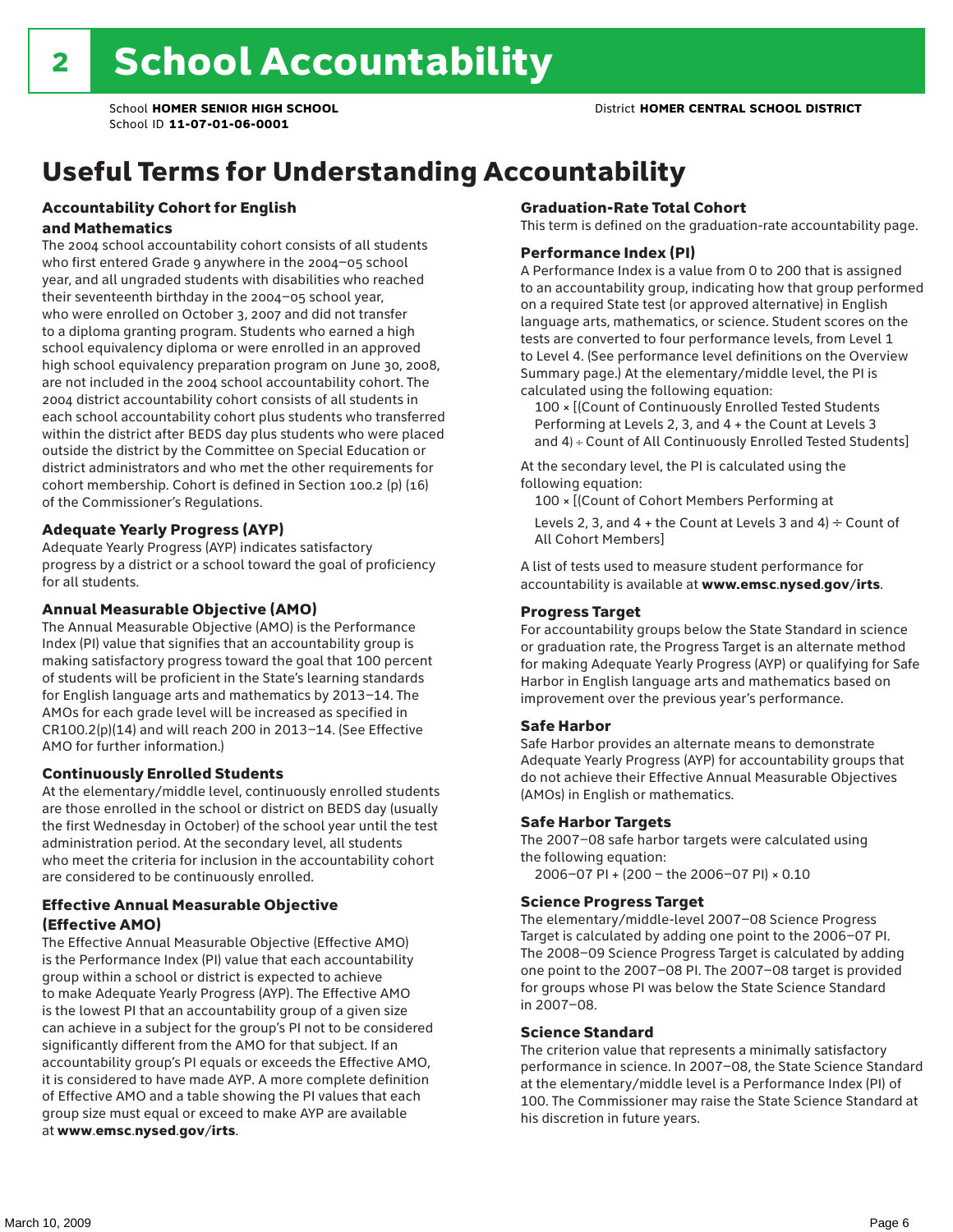### Understanding Your School Accountability Status

The list below defines the school status categories applied to each accountability measure under New York State's accountability system, which is divided into a Federal Title I component and a State component. Accountability measures for schools at the elementary/middle level are English language arts (ELA), mathematics, and science; at the secondary level, they are ELA, mathematics, and graduation rate. A school may be assigned a different status for different accountability measures. The overall status of a school is the status assigned to the school for the accountability measure with the most advanced designation in the hierarchy. If the school receives Title I funds, it is the most advanced designation in the Title I hierarchy, unless the school is in good standing under Title I but identified as SRAP under the State hierarchy. A school that does not receive Title I funding in a school year does not have a federal status in that year; however, all schools (except charter schools) receive a state status even if they do not receive Title I funding. Schools in improvement status under Title I must provide school choice for their students; those in need of improvement in year 2 and beyond must also provide Supplemental Education Services to eligible students. Other consequences for schools not in good standing can be found at: www.emsc.nysed.gov/irts/school-accountability/about.shtml.

| <b>Federal Title I Status</b><br>(Applies to all New York State schools receiving Title I funds)                                                                                                                                                                                                             | <b>New York State Status</b><br>(Applies to all New York State public schools except charter schools) |                                                                                                                                                                                                                                                                                                                 |  |  |  |
|--------------------------------------------------------------------------------------------------------------------------------------------------------------------------------------------------------------------------------------------------------------------------------------------------------------|-------------------------------------------------------------------------------------------------------|-----------------------------------------------------------------------------------------------------------------------------------------------------------------------------------------------------------------------------------------------------------------------------------------------------------------|--|--|--|
| School in Good Standing<br>Restructuring, Restructuring, Requiring Academic Progress, or as a School Under Registration Review.                                                                                                                                                                              |                                                                                                       | A school is considered to be in good standing if it has not been identified as a School in Need of Improvement, in Corrective Action, Planning for                                                                                                                                                              |  |  |  |
| School in Need of Improvement (Year 1)<br>A school that has not made AYP on the same accountability<br>measure for two consecutive years while receiving Title I funds<br>is considered a School in Need of Improvement (Year 1) for the<br>following year.                                                  |                                                                                                       | <b>School Requiring Academic Progress (Year 1)</b><br>A school that has not made AYP on the same accountability<br>measure for two consecutive years is considered a School<br>Requiring Academic Progress (Year 1) for the following year.                                                                     |  |  |  |
| <b>School in Need of Improvement (Year 2)</b><br>A School in Need of Improvement (Year 1) that does not make<br>AYP on the accountability measure for which it was identified<br>is considered a School in Need of Improvement (Year 2) for the<br>following year, if it continues to receive Title I funds. |                                                                                                       | <b>School Requiring Academic Progress (Year 2)</b><br>A School Requiring Academic Progress (Year 1) that does not<br>make AYP on the accountability measure for which it was identified<br>is considered a School Requiring Academic Progress (Year 2) for<br>the following year.                               |  |  |  |
| <b>School in Corrective Action</b><br>A School in Need of Improvement (Year 2) that does not make<br>AYP on the accountability measure for which it was identified is<br>considered a School in Corrective Action for the following year,<br>if it continues to receive Title I funds.                       |                                                                                                       | <b>School Requiring Academic Progress (Year 3)</b><br>A School Requiring Academic Progress (Year 2) that does not<br>make AYP on the accountability measure for which it was identified<br>is considered a School Requiring Academic Progress (Year 3) for<br>the following year.                               |  |  |  |
| <b>School Planning for Restructuring</b><br>A School in Corrective Action that does not make AYP on the<br>accountability measure for which it was identified is considered<br>a School Planning for Restructuring for the following year, if it<br>continues to receive Title I funds.                      |                                                                                                       | <b>School Requiring Academic Progress (Year 4)</b><br>A School Requiring Academic Progress (Year 3) that does not<br>make AYP on the accountability measure for which it was identified<br>is considered a School Requiring Academic Progress (Year 4) for<br>the following year.                               |  |  |  |
| School Restructuring (Year 1)<br>A School Planning for Restructuring that does not make<br>AYP on the accountability measure for which it was identified is<br>considered a School Restructuring (Year 1) for the following year,<br>if it continues to receive Title I funds.                               |                                                                                                       | <b>School Requiring Academic Progress (Year 5 and above)</b><br>A School Requiring Academic Progress (Year 4 and above) that does not<br>make AYP on the accountability measure for which it was identified is<br>considered a School Requiring Academic Progress (Year 5 and above) for<br>the following year. |  |  |  |
| School Restructuring (Year 2 and above)<br>A School Restructuring (Year 1 and above) that does not make<br>AYP on the accountability measure for which it was identified<br>is considered a School Restructuring (Year 2 and above) for the<br>following year, if it continues to receive Title I funds.     |                                                                                                       |                                                                                                                                                                                                                                                                                                                 |  |  |  |

Pending - A school's status is "Pending" if the school requires special evaluation procedures and they have not yet been completed.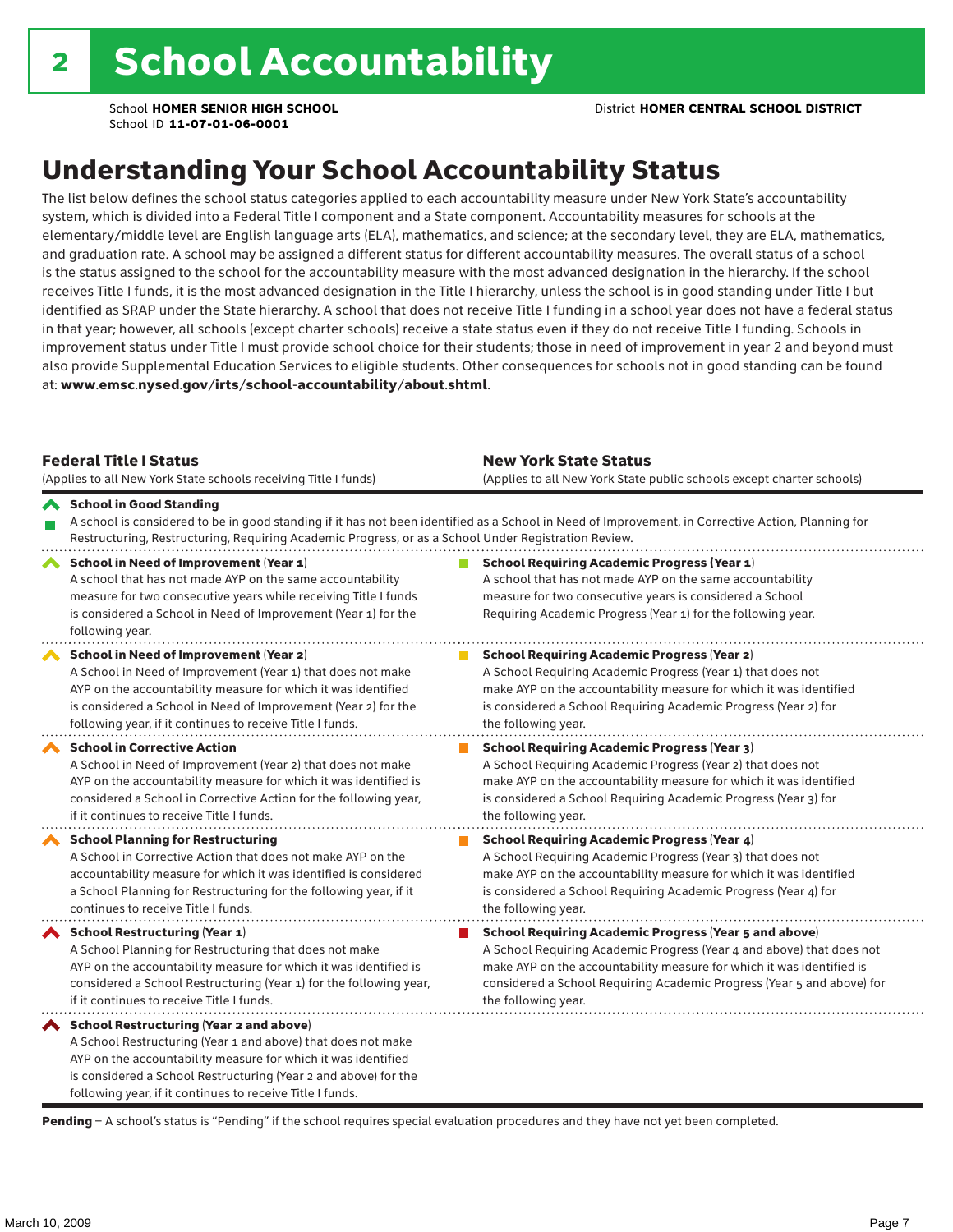# 2 School Accountability

School ID **11-07-01-06-0001**

### Summary

| <b>Overall Accountability</b> | <b>Good Standing</b>           |                                                         |                |  |  |  |  |
|-------------------------------|--------------------------------|---------------------------------------------------------|----------------|--|--|--|--|
| <b>Status (2008-09)</b>       | <b>Elementary/Middle Level</b> | <b>Secondary Level</b>                                  |                |  |  |  |  |
|                               | ELA                            | ELA                                                     | Good Standing  |  |  |  |  |
|                               | Math                           | Math                                                    | Good Standing  |  |  |  |  |
|                               | Science                        | Graduation Rate                                         | Good Standing  |  |  |  |  |
| <b>Title I Part A Funding</b> |                                | <b>Years the School Received Title I Part A Funding</b> |                |  |  |  |  |
|                               | $2006 - 07$                    | $2007 - 08$                                             | $2008 - 09$    |  |  |  |  |
|                               | <b>NO</b>                      | NO.                                                     | N <sub>O</sub> |  |  |  |  |

#### On which accountability measures did this school make Adequate Yearly Progress (AYP) and which groups made AYP on each measure?

|                                                     | <b>Elementary/Middle Level</b> |             |         | <b>Secondary Level</b> |               |                        |  |  |
|-----------------------------------------------------|--------------------------------|-------------|---------|------------------------|---------------|------------------------|--|--|
|                                                     | English                        |             |         | English                |               |                        |  |  |
| <b>Student Groups</b>                               | Language Arts                  | Mathematics | Science | Language Arts          | Mathematics   | <b>Graduation Rate</b> |  |  |
| <b>All Students</b>                                 |                                |             |         | v                      |               | V                      |  |  |
| <b>Ethnicity</b>                                    |                                |             |         |                        |               |                        |  |  |
| American Indian or Alaska Native                    |                                |             |         |                        |               |                        |  |  |
| <b>Black or African American</b>                    |                                |             |         |                        |               |                        |  |  |
| Hispanic or Latino                                  |                                |             |         |                        |               |                        |  |  |
| Asian or Native Hawaiian/Other Pacific<br>Islander  |                                |             |         |                        |               |                        |  |  |
| White                                               |                                |             |         | v                      |               |                        |  |  |
| Multiracial                                         |                                |             |         |                        |               |                        |  |  |
| <b>Other Groups</b>                                 |                                |             |         |                        |               |                        |  |  |
| <b>Students with Disabilities</b>                   |                                |             |         |                        |               |                        |  |  |
| Limited English Proficient                          |                                |             |         |                        |               |                        |  |  |
| <b>Economically Disadvantaged</b>                   |                                |             |         |                        |               |                        |  |  |
| <b>Student groups making</b><br>AYP in each subject |                                |             |         | $\vee$ 2 of 2          | $\vee$ 2 of 2 | $\vee$ 1 of 1          |  |  |

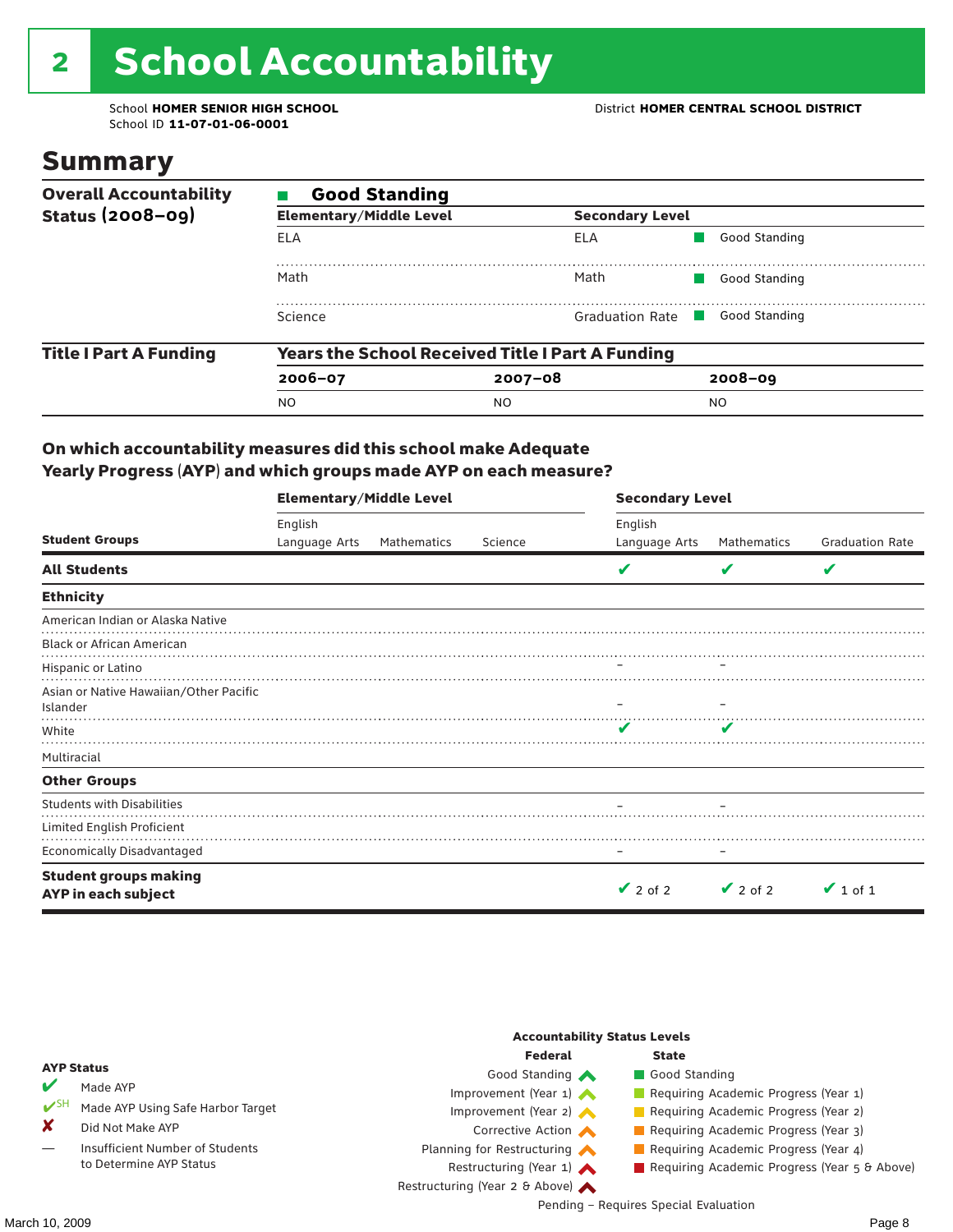### **Secondary-Level English Language Arts**

| <b>Accountability Status</b><br>for This Subject<br>$(2008 - 09)$ |        | Good Standing                                          |
|-------------------------------------------------------------------|--------|--------------------------------------------------------|
| <b>Accountability Measures</b>                                    | 2 of 2 | Student groups making AYP in English language arts     |
|                                                                   |        | Made AYP                                               |
| <b>Prospective Status</b>                                         |        | This school will be in good standing in 2009-10. [101] |

#### How did students in each accountability group perform on **secondary-level English language arts accountability measures?**

|                                                          | <b>AYP</b>                 | Participation $2$ |            | Test Performance <sup>3</sup> |             | <b>Performance Objectives</b> |                    |             |
|----------------------------------------------------------|----------------------------|-------------------|------------|-------------------------------|-------------|-------------------------------|--------------------|-------------|
| <b>Student Group</b>                                     |                            | Met               | Percentage | Met                           | Performance | Effective                     | Safe Harbor Target |             |
| $(12th$ Graders: 2004 Cohort) <sup>1</sup>               | <b>Status</b>              | Criterion         | Tested     | Criterion                     | Index       | AMO                           | $2007 - 08$        | $2008 - 09$ |
| <b>All Students (180:176)</b>                            | V                          | V                 | 100%       | V                             | 189         | 157                           |                    |             |
| <b>Ethnicity</b>                                         |                            |                   |            |                               |             |                               |                    |             |
| American Indian or Alaska Native<br>(0:0)                |                            |                   |            |                               |             |                               |                    |             |
| <b>Black or African American</b><br>(0:0)                |                            |                   |            |                               |             |                               |                    |             |
| Hispanic or Latino <sup>(2:2)</sup>                      |                            |                   |            |                               |             |                               |                    |             |
| Asian or Native Hawaiian/Other Pacific<br>Islander (3:3) |                            |                   |            |                               |             |                               |                    |             |
| White (175:171)                                          | $\boldsymbol{\mathcal{U}}$ | ✔                 | 100%       | $\mathbf{v}$                  | 189         | 157                           |                    |             |
| Multiracial (0:0)                                        |                            |                   |            |                               |             |                               |                    |             |
| <b>Other Groups</b>                                      |                            |                   |            |                               |             |                               |                    |             |
| <b>Students with Disabilities</b><br>(22:26)             |                            |                   |            |                               |             |                               |                    |             |
| Limited English Proficient <sup>4</sup>                  |                            |                   |            |                               |             |                               |                    |             |
| (0:0)                                                    |                            |                   |            |                               |             |                               |                    |             |
| <b>Economically Disadvantaged</b>                        |                            |                   |            |                               |             |                               |                    |             |
| (15:18)                                                  |                            |                   |            |                               |             |                               |                    |             |
| <b>Final AYP Determination</b>                           | $\vee$ 2 of 2              |                   |            |                               |             |                               |                    |             |

#### notes

- <sup>1</sup> These data show the count of 12th graders in 2007–08 (used for Participation) followed by the count of students
- in the 2004 cohort (used for Performance).<br><sup>2</sup> Groups with fewer than 40 students in the 12th grade are not required to meet the participation criterion. If the participation rate of a group fell below 95 percent in 2007–08, the enrollment shown is the sum of 2006–07 and 2007–08 Grade 12 enrollments and the percent tested is the weighted average of the participation rates
- over those two years.  $^3$  For schools with fewer than 30 students in the 2004 cohort, data for 2003 and 2004 cohort members were combined to determine counts and PIs. For schools with 30 or more students in the 2004 cohort in the All Students
- group, groups with fewer than 30 students in the 2004 cohort are not required to meet the performance criterion. <sup>4</sup> If the count of LEP students is equal to or greater than 30, former LEP students are also included in the performance calculations.
- ‡ This student group did not make AYP in graduation rate; therefore, it did not qualify for Safe Harbor.
- Made AYP
- <del></del> I<sup>SH</sup> Made AYP Using Safe Harbor Target
- X Did Not Make AYP
- Insufficient Number of Students to Determine AYP Status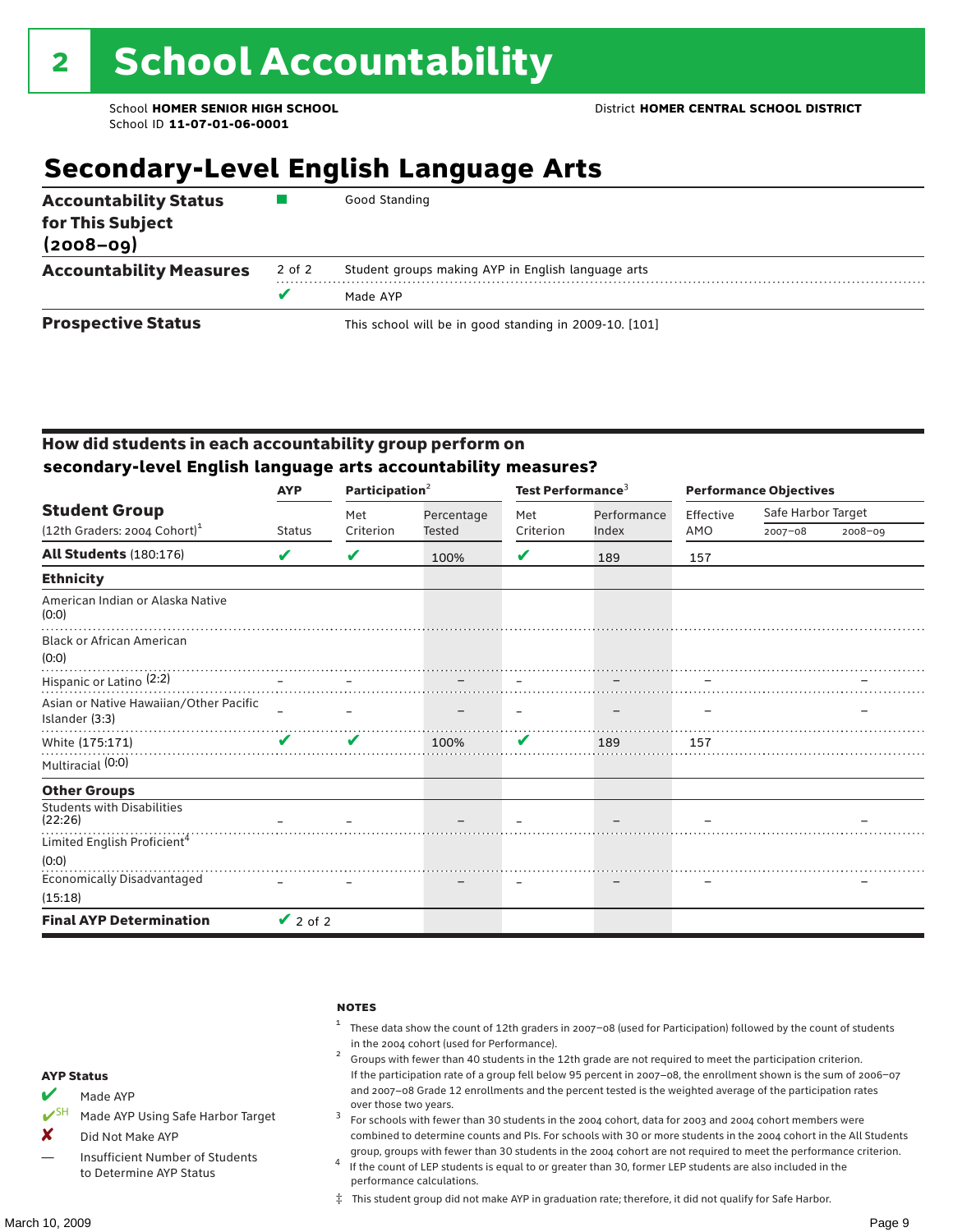### **Secondary-Level Mathematics**

| <b>Accountability Status</b><br>for This Subject<br>$(2008 - 09)$ |        | Good Standing                                          |
|-------------------------------------------------------------------|--------|--------------------------------------------------------|
| <b>Accountability Measures</b>                                    | 2 of 2 | Student groups making AYP in mathematics               |
|                                                                   |        | Made AYP                                               |
| <b>Prospective Status</b>                                         |        | This school will be in good standing in 2009-10. [101] |

#### How did students in each accountability group perform on **secondary-level mathematics accountability measures?**

|                                                               | <b>AYP</b>    | Participation $2$ |            | Test Performance <sup>3</sup> |             | <b>Performance Objectives</b> |                    |             |  |
|---------------------------------------------------------------|---------------|-------------------|------------|-------------------------------|-------------|-------------------------------|--------------------|-------------|--|
| <b>Student Group</b>                                          |               | Met               | Percentage | Met                           | Performance | Effective                     | Safe Harbor Target |             |  |
| (12th Graders: 2004 Cohort) <sup>1</sup>                      | <b>Status</b> | Criterion         | Tested     | Criterion                     | Index       | AMO                           | $2007 - 08$        | $2008 - 09$ |  |
| <b>All Students (180:176)</b>                                 | V             | V                 | 100%       | V                             | 186         | 151                           |                    |             |  |
| <b>Ethnicity</b>                                              |               |                   |            |                               |             |                               |                    |             |  |
| American Indian or Alaska Native<br>(0:0)                     |               |                   |            |                               |             |                               |                    |             |  |
| <b>Black or African American</b><br>(0:0)                     |               |                   |            |                               |             |                               |                    |             |  |
| 10.07<br>Hispanic or Latino (2:2)<br>Hispanic or Latino (2:2) |               |                   |            |                               |             |                               |                    |             |  |
| Asian or Native Hawaiian/Other Pacific<br>Islander (3:3)      |               |                   |            |                               |             |                               |                    |             |  |
| White (175:171)                                               | $\mathbf{v}$  | ✔                 | 100%       | V                             | 186         | 151                           |                    |             |  |
| Multiracial (0:0)                                             |               |                   |            |                               |             |                               |                    |             |  |
| <b>Other Groups</b>                                           |               |                   |            |                               |             |                               |                    |             |  |
| <b>Students with Disabilities</b><br>(22:26)                  |               |                   |            |                               |             |                               |                    |             |  |
| Limited English Proficient <sup>4</sup>                       |               |                   |            |                               |             |                               |                    |             |  |
| (0:0)                                                         |               |                   |            |                               |             |                               |                    |             |  |
| <b>Economically Disadvantaged</b>                             |               |                   |            |                               |             |                               |                    |             |  |
| (15:18)                                                       |               |                   |            |                               |             |                               |                    |             |  |
| <b>Final AYP Determination</b>                                | $\vee$ 2 of 2 |                   |            |                               |             |                               |                    |             |  |

**NOTES** 

- <sup>1</sup> These data show the count of 12th graders in 2007–08 (used for Participation) followed by the count of students
- in the 2004 cohort (used for Performance).<br><sup>2</sup> Groups with fewer than 40 students in the 12th grade are not required to meet the participation criterion. If the participation rate of a group fell below 95 percent in 2007–08, the enrollment shown is the sum of 2006–07 and 2007–08 Grade 12 enrollments and the percent tested is the weighted average of the participation rates
- over those two years.  $^3$  For schools with fewer than 30 students in the 2004 cohort, data for 2003 and 2004 cohort members were combined to determine counts and PIs. For schools with 30 or more students in the 2004 cohort in the All Students
- group, groups with fewer than 30 students in the 2004 cohort are not required to meet the performance criterion. <sup>4</sup> If the count of LEP students is equal to or greater than 30, former LEP students are also included in the performance calculations.
- ‡ This student group did not make AYP in graduation rate; therefore, it did not qualify for Safe Harbor.
- Made AYP
- ✔SH Made AYP Using Safe Harbor Target
- X Did Not Make AYP
- Insufficient Number of Students to Determine AYP Status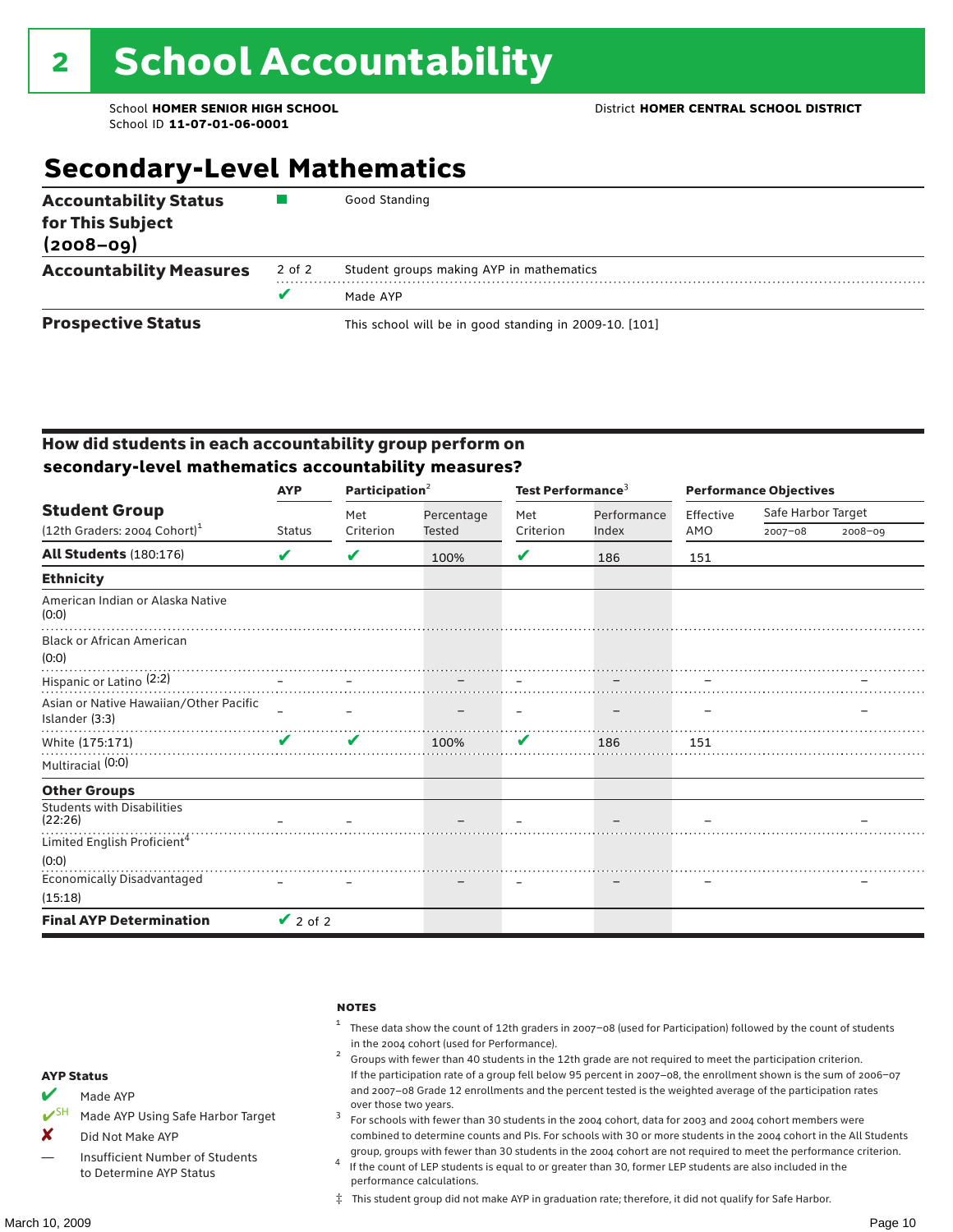School ID **11-07-01-06-0001**

### Graduation Rate

| <b>Accountability Status</b><br>for This Indicator<br>$(2008 - 09)$ |        | Good Standing                                          |
|---------------------------------------------------------------------|--------|--------------------------------------------------------|
| <b>Accountability Measures</b>                                      | 1 of 1 | Student groups making AYP in graduation rate           |
|                                                                     | v      | Made AYP                                               |
| <b>Prospective Status</b>                                           |        | This school will be in good standing in 2009-10. [101] |

#### How did students in each accountability group perform on graduation rate accountability measures?

|                                                           |               | <b>Graduation</b> |                   | <b>Objectives</b> |                 |         |  |  |
|-----------------------------------------------------------|---------------|-------------------|-------------------|-------------------|-----------------|---------|--|--|
| <b>Student Group</b>                                      |               | Met               | Graduation        | State             | Progress Target |         |  |  |
| (Cohort Count) <sup>1</sup>                               | <b>AYP</b>    | Criterion         | Rate <sup>2</sup> | Standard          | $2007 - 08$     | 2008-09 |  |  |
| <b>All Students (183)</b>                                 | $\checkmark$  | $\mathbf v$       | 81%               | 55%               |                 |         |  |  |
| <b>Ethnicity</b>                                          |               |                   |                   |                   |                 |         |  |  |
| American Indian or<br>Alaska Native (0)                   |               |                   |                   |                   |                 |         |  |  |
| Black or African<br>American (0)                          |               |                   |                   |                   |                 |         |  |  |
| Hispanic or<br>Latino (0)                                 |               |                   |                   |                   |                 |         |  |  |
| Asian or Native<br>Hawaiian/Other<br>Pacific Islander (0) |               |                   |                   |                   |                 |         |  |  |
| White (183)                                               |               | V                 | 81%               | 55%               |                 |         |  |  |
| Multiracial (0)                                           |               |                   | .                 |                   |                 |         |  |  |
| <b>Other Groups</b>                                       |               |                   |                   |                   |                 |         |  |  |
| Students with<br>Disabilities (31)                        |               |                   | 42%               | 55%               | 1%              | 43%     |  |  |
| Limited English<br>Proficient <sup>3</sup> $(0)$          |               |                   |                   |                   |                 |         |  |  |
| Economically<br>Disadvantaged (30)                        |               |                   | 73%               | 55%               |                 |         |  |  |
| <b>Final AYP</b><br><b>Determination</b>                  | $\vee$ 1 of 1 |                   |                   |                   |                 |         |  |  |

#### **NOTES**

<sup>1</sup> Graduation-rate total cohort differs from the accountability cohort in that the graduation-rate total cohort includes students who left school prior to BEDS day of the fourth year after first entering

grade 9 and students who enrolled after BEDS day of the fourth year after first entering grade 9.<br>
<sup>2</sup> Percentage of the 2003 cohort that earned a local or Regents diploma by August 31, 2007.<br>
<sup>3</sup> If the count of LEP stud in the performance calculations.

### Graduation Rate Information

For a school or a district to make AYP in graduation rate, the percentage of 2003 graduation-rate total cohort members earning a local or Regents diploma by August 31, 2007 for the "All Students" group must equal or exceed the Graduation-Rate Standard or the Graduation-Rate Progress Target for 2007–08.

The Graduation Rate Standard is the criterion value that represents a minimally satisfactory percentage of cohort members earning a local diploma. The State Graduation-Rate Standard for the 2003 cohort is 55 percent. The Commissioner may raise the Graduation-Rate Standard at his discretion in future years.

The 2007–08 Graduation-Rate Progress Target is calculated by adding one point to the percentage of the 2002 cohort earning a local or Regents diploma by August 31, 2006. The 2008–09 Graduation-Rate Progress Target is calculated by adding one point to the percentage of the 2003 cohort earning a local or Regents diploma by August 31, 2007. This target is provided for each group whose percentage earning a local or Regents diploma by August 31, 2007 is below the Graduation-Rate Standard in 2007–08 (55%). Groups with fewer than 30 cohort members are not subject to this criterion.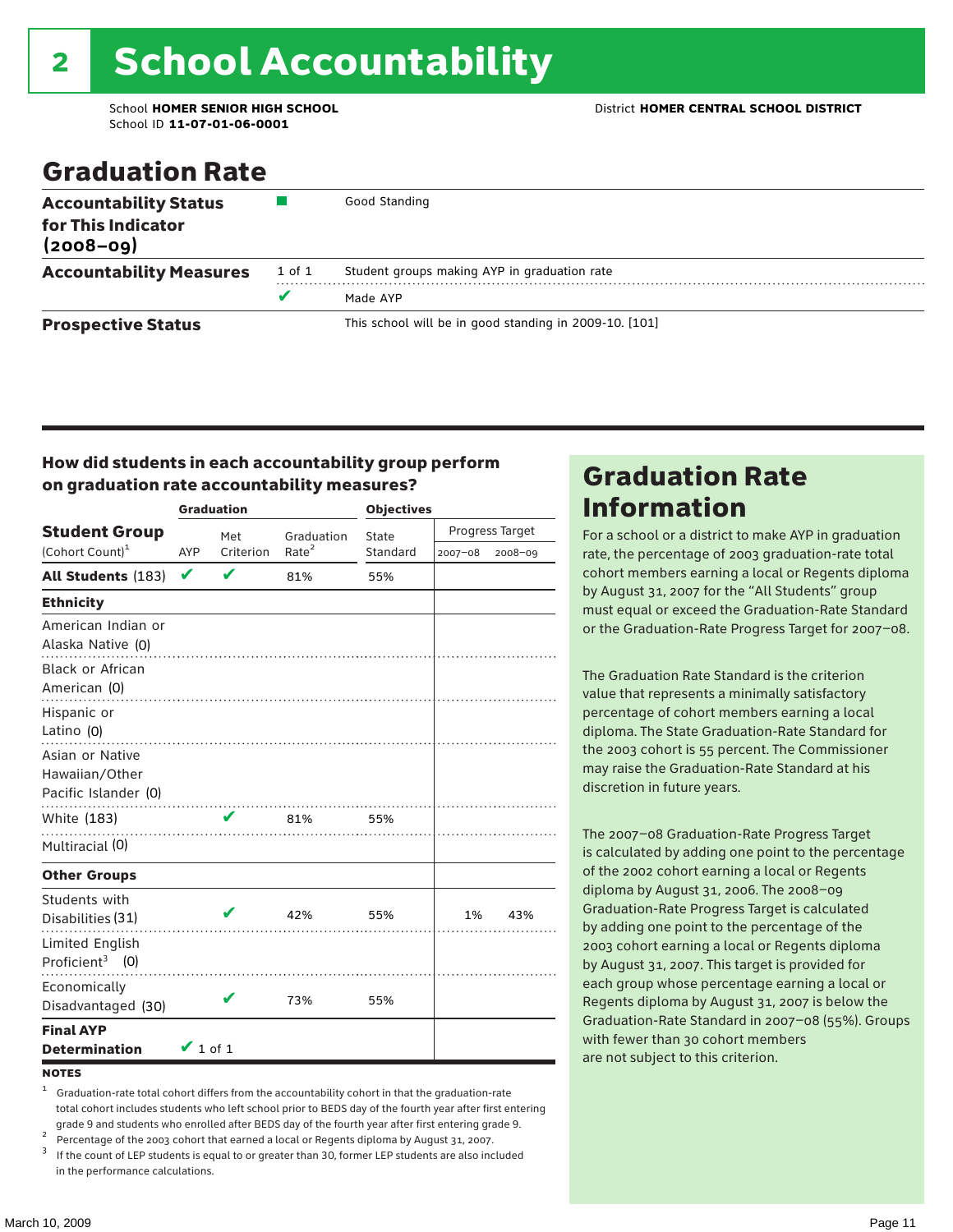### Summary of 2007–08 School Performance

Performance on the State assessments in English language arts, mathematics, and science at the elementary and middle levels is reported in terms of mean scores and the percentage of tested students scoring at or above Level 2, Level 3, and Level 4. Performance on the State assessments in ELA and mathematics at the secondary level is reported in terms of the percentage of students in a cohort scoring at these levels.

|                        |     | Percentage of students that<br>scored at or above Level 3 |      |  |  |  |
|------------------------|-----|-----------------------------------------------------------|------|--|--|--|
| <b>Secondary Level</b> | 0%  | 50%                                                       | 100% |  |  |  |
| English                | 88% |                                                           | 188  |  |  |  |
| <b>Mathematics</b>     | 87% |                                                           | 188  |  |  |  |

School **HOMER SENIOR HIGH SCHOOL** District **HOMER CENTRAL SCHOOL DISTRICT**

#### About the Performance Level Descriptors

#### Level 1: Not Meeting Learning Standards.

Student performance does not demonstrate an understanding of the content expected in the subject and grade level.

#### Level 2: Partially Meeting Learning Standards.

Student performance demonstrates a partial understanding of the content expected in the subject and grade level.

#### Level 3: Meeting Learning Standards.

Student performance demonstrates an understanding of the content expected in the subject and grade level.

#### Level 4: Meeting Learning Standards with Distinction.

Student performance demonstrates a thorough understanding of the content expected in the subject and grade level.

#### How are Need/Resource Capacity (N/RC) categories determined?

Districts are divided into high, average, and low need categories based on their ability to meet the special needs of their students with local resources. Districts in the high need category are subdivided into four categories based on enrollment size and, in some cases, number of students per square mile. More information about the categories can be found in the *Report to the Governor and the Legislature on the Educational Status of the State's Schools* at www.emsc.nysed.gov/irts.

#### What are Similar Schools?

In this section, this school's performance is compared with that of similar schools.

Within each N/RC category, the Department identifies Similar Schools: schools that serve similar students and have similar resources. Each school report card compares the school's performance with that of similar schools. The following factors are considered in grouping schools: a) the grade level served by the school and b) rates of student poverty and limited English proficiency. Student poverty levels are indicated by determining the percentage of children in each school who participate in the free-lunch program. By combining these factors, a measure of student need is created and used to place schools into relatively low (lowest quartile), relatively high (highest quartile), and typical (mid-range) groups.

#### This School's Similar Schools Group: **50**

All schools in this group are secondary level schools in school districts with average student needs in relation to district resource capacity.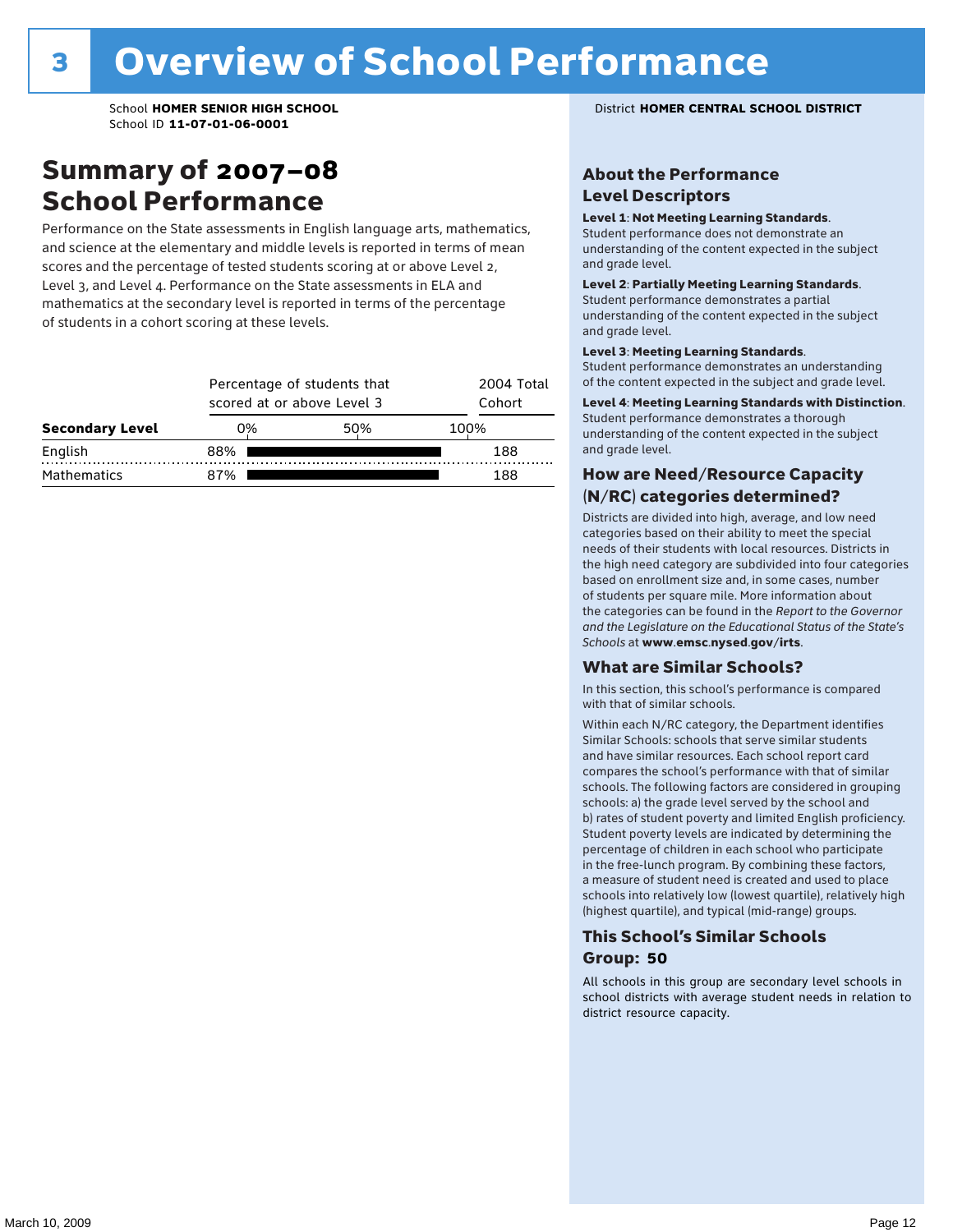# **3 Overview of School Performance**

### **This School's Total Cohort\* Results in Secondary-Level English after Four Years of Instruction**



| <b>Results by</b>                                  | 2004 Cohort           |         |                                            |     | 2003 Cohort**         |         |                                            |                |  |
|----------------------------------------------------|-----------------------|---------|--------------------------------------------|-----|-----------------------|---------|--------------------------------------------|----------------|--|
| <b>Student Group</b>                               | Number<br>of Students | $2 - 4$ | Percentage scoring at level(s):<br>$3 - 4$ | 4   | Number<br>of Students | $2 - 4$ | Percentage scoring at level(s):<br>$3 - 4$ | $\overline{a}$ |  |
| <b>All Students</b>                                | 188                   | 91%     | 88%                                        | 47% | 185                   | 84%     | 78%                                        | 26%            |  |
| Female                                             | 97                    | 95%     | 92%                                        | 59% | 90                    | 89%     | 82%                                        | 34%            |  |
| Male                                               | 91                    | 88%     | 84%                                        | 34% | 95                    | 80%     | 74%                                        | 19%            |  |
| American Indian or Alaska Native                   |                       |         |                                            |     |                       |         |                                            |                |  |
| <b>Black or African American</b>                   |                       |         |                                            |     |                       |         |                                            |                |  |
| Hispanic or Latino                                 | $\frac{2}{\cdot}$     |         |                                            |     |                       |         |                                            |                |  |
| Asian or Native Hawaiian/Other<br>Pacific Islander | 4                     |         |                                            |     |                       |         |                                            |                |  |
| White                                              | 182                   | 91%     | 87%                                        | 46% | 185                   | 84%     | 78%                                        | 26%            |  |
| Multiracial                                        |                       |         |                                            |     |                       |         |                                            |                |  |
| Small Group Totals                                 | 6                     | 100%    | 100%                                       | 67% |                       |         |                                            |                |  |
| General-Education Students                         | 160                   | 94%     | 91%                                        | 55% | 153                   | 93%     | 88%                                        | 32%            |  |
| <b>Students with Disabilities</b>                  | 28                    | 79%     | 71%                                        | 0%  | 32                    | 44%     | 31%                                        | 0%             |  |
| English Proficient                                 | 188                   | 91%     | 88%                                        | 47% | 185                   | 84%     | 78%                                        | 26%            |  |
| Limited English Proficient                         |                       |         |                                            |     |                       |         |                                            |                |  |
| Economically Disadvantaged                         | 23                    | 65%     | 57%                                        | 17% | 31                    | 71%     | 68%                                        | 16%            |  |
| Not Disadvantaged                                  | 165                   | 95%     | 92%                                        | 51% | 154                   | 87%     | 80%                                        | 29%            |  |
| Migrant                                            |                       |         |                                            |     |                       |         |                                            |                |  |
| Not Migrant                                        | 188                   | 91%     | 88%                                        | 47% |                       |         |                                            |                |  |

**NOTES** 

- symbol indicates that data for a group of students have been suppressed. If a group has fewer than five students,

data for that group and the next smallest group(s) are suppressed to protect the privacy of individual students.

| <b>Other</b>                                                               | 2004 Cohort           |         |                                        | 2003 Cohort           |         |                                        |   |  |
|----------------------------------------------------------------------------|-----------------------|---------|----------------------------------------|-----------------------|---------|----------------------------------------|---|--|
| <b>Assessments</b>                                                         | Number<br>of Students | $2 - 4$ | Number scoring at level(s):<br>$3 - 4$ | Number<br>of Students | $2 - 4$ | Number scoring at level(s):<br>$3 - 4$ | 4 |  |
| New York State Alternate Assessment<br>(NYSAA): High School Equivalent *** |                       |         |                                        |                       |         |                                        |   |  |

\* A total cohort consists of all students who first entered Grade 9 in a particular year, and all ungraded students with disabilities who reached their seventeenth birthday in that year, and were enrolled in the school/district for five months. Students are excluded from the cohort if they transferred to another school district, nonpublic school, or criminal justice facility, or left the U.S. and its territories or died before the report date. Statewide total cohort also includes students who were enrolled for fewer than five months.

\*\* 2003 cohort data are those reported in the 2006-07 *Accountability and Overview Report*.

\*\*\* The majority of cohort members took an older version of the NYSAA, developed before 2007.